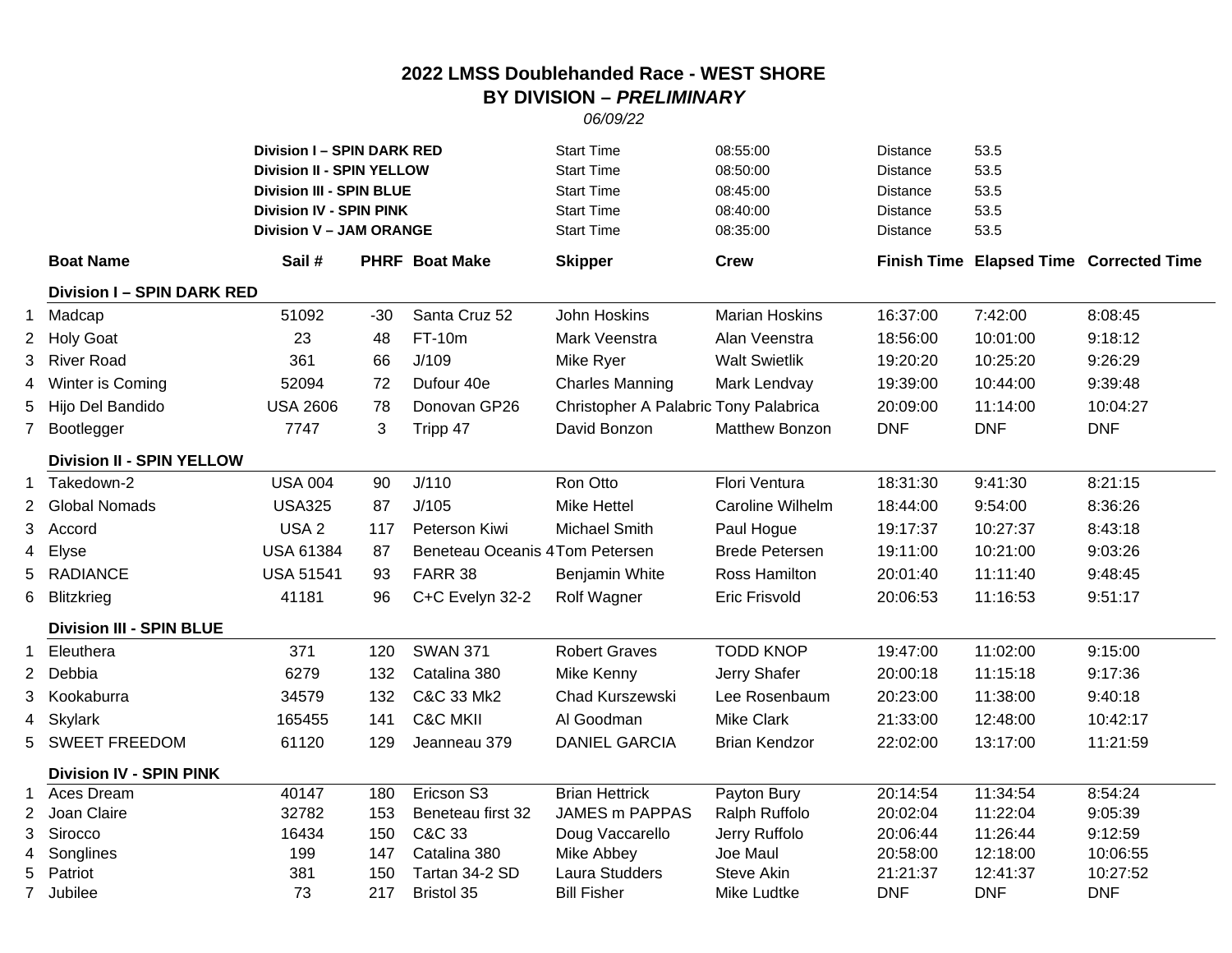## **2022 LMSS Doublehanded Race - WEST SHORE BY DIVISION –** *PRELIMINARY*

*06/09/22*

|                                                    | <b>Division I - SPIN DARK RED</b><br><b>Division II - SPIN YELLOW</b><br><b>Division III - SPIN BLUE</b><br><b>Division IV - SPIN PINK</b><br><b>Division V - JAM ORANGE</b> |     |                       | <b>Start Time</b><br><b>Start Time</b><br><b>Start Time</b><br><b>Start Time</b><br><b>Start Time</b> | 08:55:00<br>08:50:00<br>08:45:00<br>08:40:00<br>08:35:00 | <b>Distance</b><br><b>Distance</b><br><b>Distance</b><br><b>Distance</b><br>Distance | 53.5<br>53.5<br>53.5<br>53.5<br>53.5 |                                         |
|----------------------------------------------------|------------------------------------------------------------------------------------------------------------------------------------------------------------------------------|-----|-----------------------|-------------------------------------------------------------------------------------------------------|----------------------------------------------------------|--------------------------------------------------------------------------------------|--------------------------------------|-----------------------------------------|
| <b>Boat Name</b><br><b>Division V - JAM ORANGE</b> | Sail #                                                                                                                                                                       |     | <b>PHRF Boat Make</b> | <b>Skipper</b>                                                                                        | Crew                                                     |                                                                                      |                                      | Finish Time Elapsed Time Corrected Time |
| 1 Joint Venture                                    | 37731                                                                                                                                                                        | 101 | Hunter Legend 37      | Michael Bush                                                                                          | Phil Bush                                                | 19:25:20                                                                             | 10:50:20                             | 9:20:17                                 |
| 2 Freestyle                                        | 925                                                                                                                                                                          | 153 | Beneteau 32s5         | <b>Chris Anderson</b>                                                                                 | Nathan Johnson                                           | 21:22:09                                                                             | 12:47:09                             | 10:30:44                                |
| 3 Decaf Espresso                                   | 3228                                                                                                                                                                         | 197 | Catalina 30           | Jeff Gregor                                                                                           | Bill Judson                                              | 22:05:20                                                                             | 13:30:20                             | 10:34:40                                |
| 4 Liberty Too                                      | 992                                                                                                                                                                          | 165 | Catalina 320          | <b>Bill Bielanski</b>                                                                                 | Kevin Redmond                                            | 22:15:23                                                                             | 13:40:23                             | 11:13:16                                |
| 6 <del>WEJAMIN</del>                               | 42190                                                                                                                                                                        | 105 | Catalina 42           | Ron McLaughlin                                                                                        | <b>Bryan Withall</b>                                     | <b>DNS</b>                                                                           | <b>DNS</b>                           | <b>DNS</b>                              |